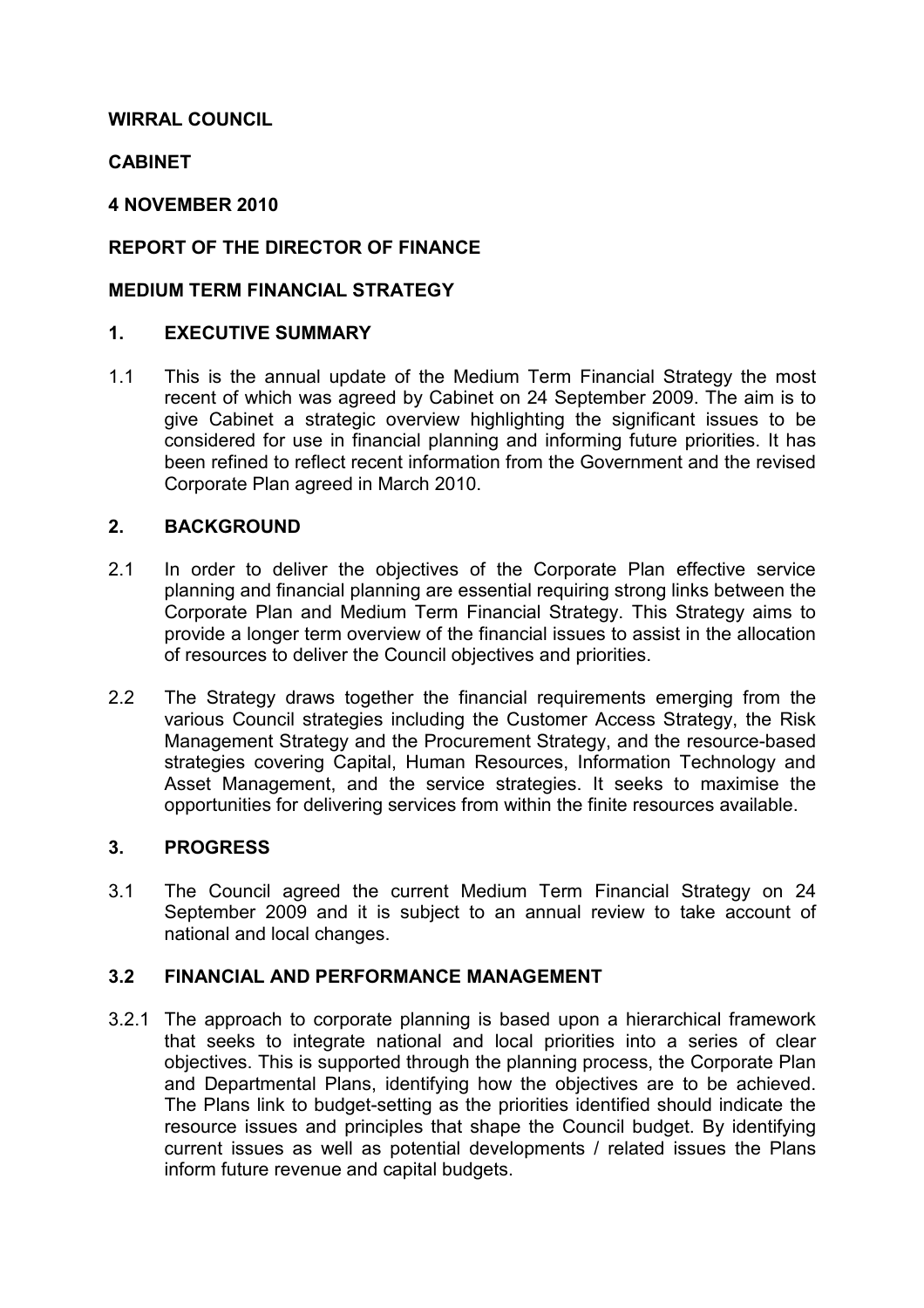## 3.3 REPORTING AND MONITORING

3.3.1 For 2010/11 Cabinet on 15 April 2010 agreed further measures to integrate the financial and performance management arrangements. Processes for planning and monitoring performance underpin the cycle of continuous improvement. The planning element provides the framework for the Council to identify priorities and targets for the future, whilst the monitoring element measures progress in relation to meeting the priorities and targets agreed for the current year. Equally the monitoring reports inform the ongoing planning process as it is by monitoring and reviewing performance, and the associated implications of that performance, that information is provided to develop future plans.

# 3.3.2 ANNUAL REPORTS

 The annual Statement of Accounts is a legal requirement and has to be published by 30 June. It is then subject to External Audit inspection the results of which have to be concluded before 30 September. The Statement is supported by additional reports to Cabinet on the revenue and capital finances for the year plus the Insurance Fund and Treasury Management annual reports. A summary Statement of Accounts leaflet is also available.

# 3.3.3 MONITORING REPORTS

 Since 2010 Cabinet has received a presentation each quarter covering the areas of performance, finance, capital and risk. A summary report is placed within the Library to which is appended more detailed reports on each of the areas with the financial and risk reports also being presented to Council Excellence Overview & Scrutiny Committee and Audit & Risk Management Committee as appropriate.

- (a) Financial monitoring compares spend against the approved budget.
- (b) Capital monitoring summarises progress against the capital programme.
- (c) Performance monitoring provides an overview against the key issues identified in the Corporate Plan.
- (d) Risk monitoring identifies progress delivering actions in the Corporate Risk Register and on any recently identified risks.

## 3.4 PLANNING REPORTS

3.4.1 The key components of the planning process are service and financial planning. The former identifies how the Council delivers continuously improving services that meet the needs and priorities of the citizens of Wirral. The objectives and targets set inform financial planning. This enables the better alignment of resource requirements with service delivery and ensures that services are provided in the most cost effective and efficient manner.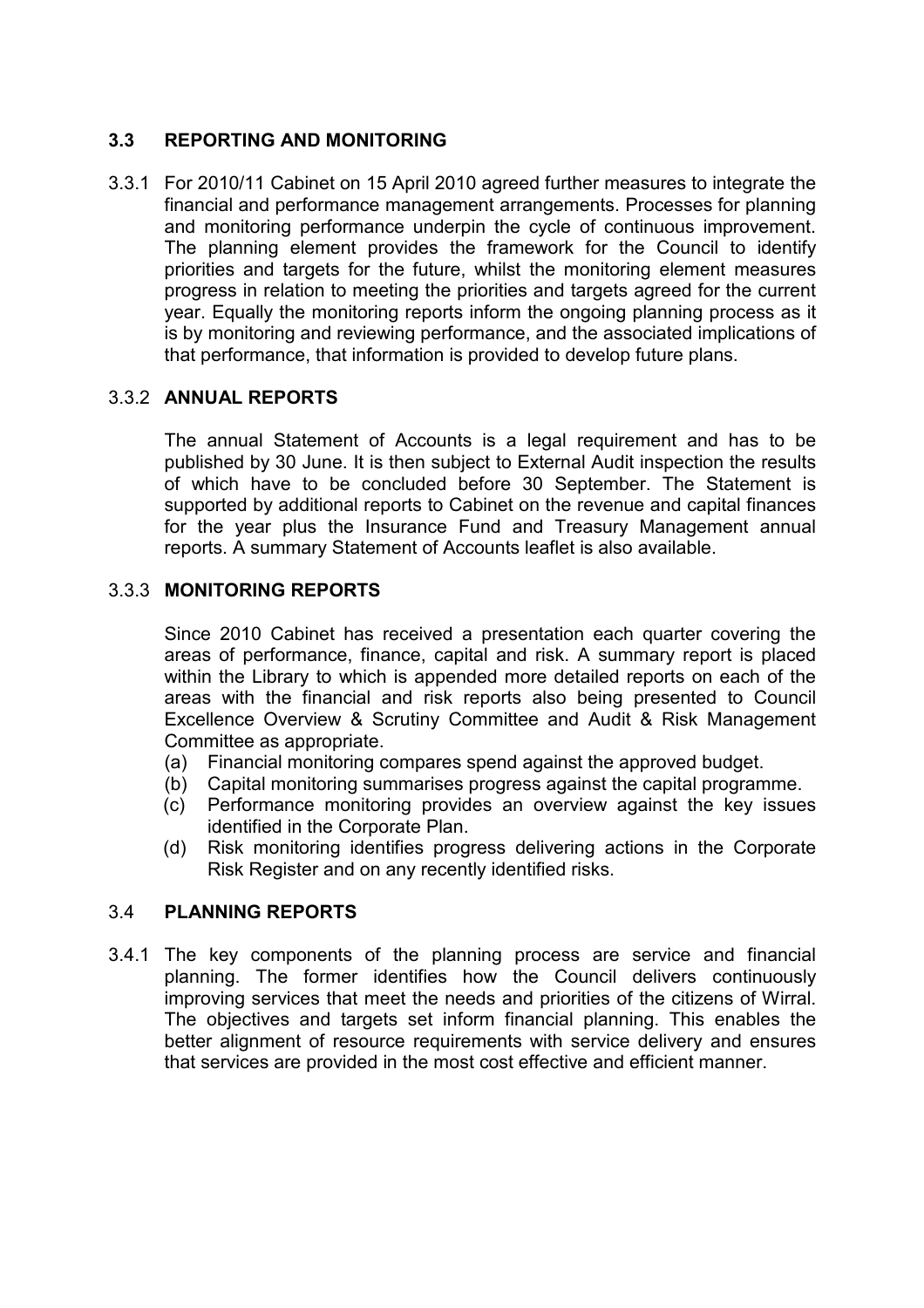- 3.4.2 Cabinet agreed the Vision for Wirral on 14 November 2007 which is articulated in the Corporate Plan. The Plan sets the overall strategic direction and identifies the aims and objectives of the Council and whilst covering three years is refreshed annually with the latest refresh being in March 2010. This approach is used for the other strategies listed above.
- 3.4.3 The Medium Term Financial Strategy considers financial issues at a strategic level. It is used to identify resources to deliver the Corporate Plan and informs the annual budget setting process. The budget has to be agreed by Council by 10 March each year with the projected budgets for subsequent years being regularly updated in reports presented to Cabinet.

## 3.5 RE-ALLOCATION OF RESOURCES TO PRIORITIES

- 3.5.1 The Council is committed to improving customer services with a change agenda that underpins the delivery of the Customer Access Strategy.
- 3.5.2 In meeting Government targets for delivering value for money and efficiency in local services the key requirement is for resources to be released into front-line services. The Council is committed to improving its priority areas as well as keeping Council Tax at affordable levels.
- 3.5.3 When setting the Council Tax for 2010/11 the agreed increase was 1.67% and the budget
- 3.5.4 included actions to deliver further improvements in priority services.
- 3.5.4 The Authority is currently undertaking a wide ranging consultation exercise with residents, staff, stakeholders, businesses and community groups. The consultation entitled 'Wirral's Future, be a part of it' will help shape future priorities and the delivery of services. It is intended that the consultation process will be an annual process with priorities and use of resources developing over time.

### 4. MEDIUM TERM FINANCIAL STRATEGY

- 4.1 The Strategy encompasses:-
	- National issues including the Spending Review.
	- At a local level the agreed Council objectives and priorities are stated, progress reviewed, and key issues during the period highlighted.
	- The Medium Term Financial Plan for the period which is regularly updated in reports to Cabinet.
- 4.2 Wherever a financial estimate can be made of likely events this has been included. Given the level of assumptions for any projection of this type, only significant items have been included. It must be stressed that the aim of this Strategy is not to give provisional budget figures, but rather to provide Cabinet with a framework with which to support planning considerations for the medium term.